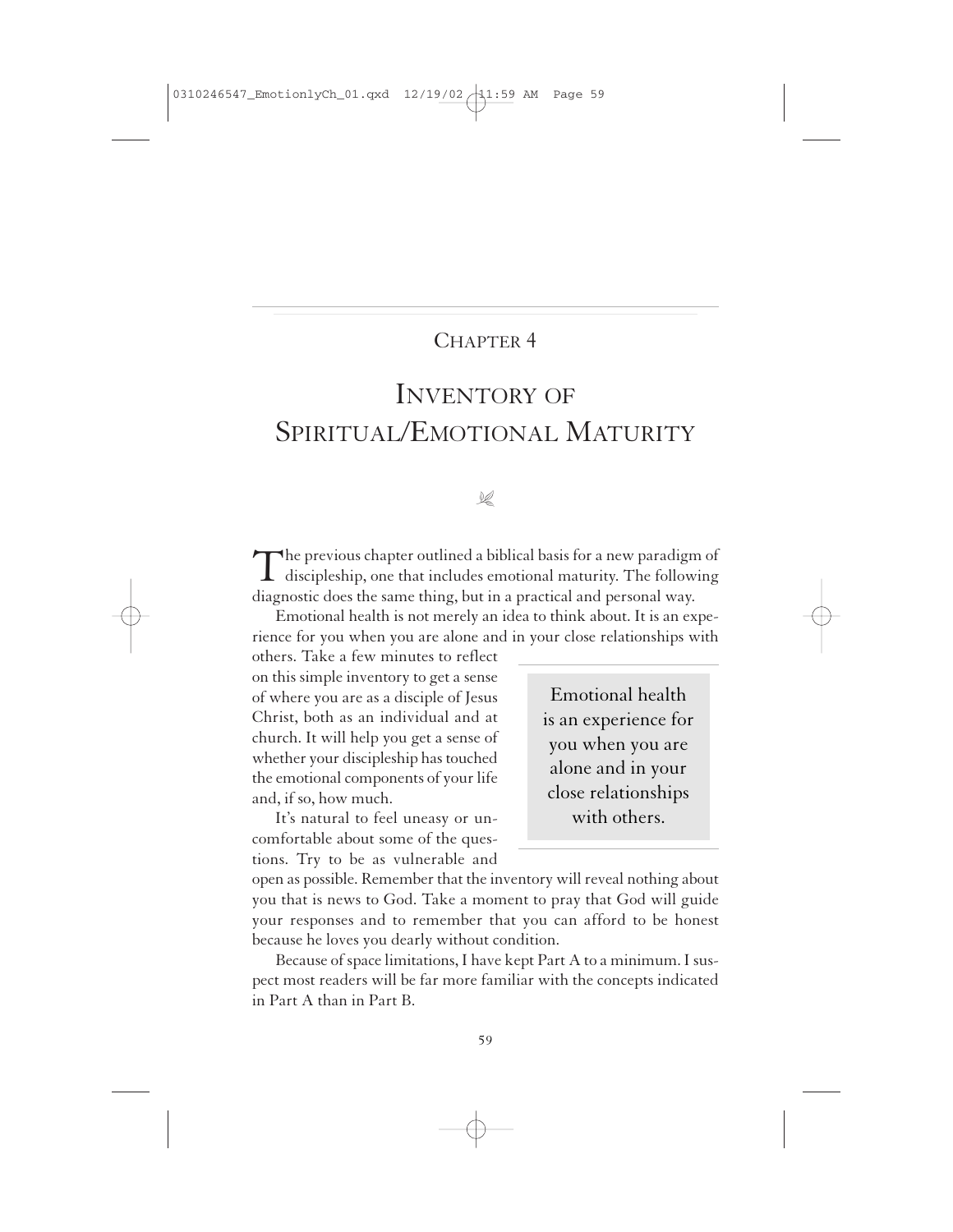# **Emotional/Spiritual Health Inventory**

Please answer these questions as honestly as possibly. Use the following scoring method:



## **PART A: General Formation and Discipleship**

|                                                                                                                        | TOTAL       |                 |    |
|------------------------------------------------------------------------------------------------------------------------|-------------|-----------------|----|
| 7. I consistently integrate my faith in the marketplace and the world.                                                 | $1 \t2 \t3$ |                 | -4 |
| 6. It is clear that my money, gifts, time, and abilities are completely<br>at God's disposal and not my own.           |             | $1 \t2 \t3 \t4$ |    |
| 5. I am a vital participant in a community with other believers.                                                       |             | $1 \t2 \t3 \t4$ |    |
| 4. I sense the unique ways God has gifted me individually<br>and am actively using my spiritual gifts for his service. |             | $1 \t2 \t3 \t4$ |    |
| 3. I spend quality, regular time in the Word of God and in prayer.                                                     |             | $1 \t2 \t3 \t4$ |    |
| 2. I love to worship God by myself as well as with others.                                                             |             | $1 \t2 \t3 \t4$ |    |
| 1. I feel confident of my adoption as God's son/daughter<br>and rarely, if ever, question his acceptance of me.        |             | $1 \t2 \t3 \t4$ |    |

### **PART B: Emotional Components of Discipleship**

#### *Principle 1: Look Beneath the Surface*

|                                                                                                                                                                                  |  | TOTAL           |  |
|----------------------------------------------------------------------------------------------------------------------------------------------------------------------------------|--|-----------------|--|
| 6. I am honest with myself (and a few significant others) about<br>the feelings, beliefs, doubts, pains, and hurts beneath the<br>surface of my life (Ps. 73; 88; Jer. 20:7-18). |  | $1 \t2 \t3 \t4$ |  |
| 5. I am able to experience and deal with anger in a way that leads<br>to growth in others and myself (Eph. 4:25–32).                                                             |  | $1 \t2 \t3 \t4$ |  |
| 4. I can share freely about my emotions, sexuality, joy, and pain<br>(Ps. 22; Prov. 5:18–19; Luke 10:21).                                                                        |  | $1 \t2 \t3 \t4$ |  |
| 3. I enjoy being alone in quiet reflection with God and myself<br>(Mark 1:35; Luke 6:12).                                                                                        |  | $1 \t2 \t3 \t4$ |  |
| 2. I am willing to explore previously unknown or unacceptable<br>parts of myself, allowing Christ to more fully transform me<br>(Rom. 7:21-25; Col. 3:5-17).                     |  | $1 \t2 \t3 \t4$ |  |
| 1. It's easy for me to identify what I am feeling inside<br>(John 11:33-35; Luke 19:41-44).                                                                                      |  | $1 \t2 \t3 \t4$ |  |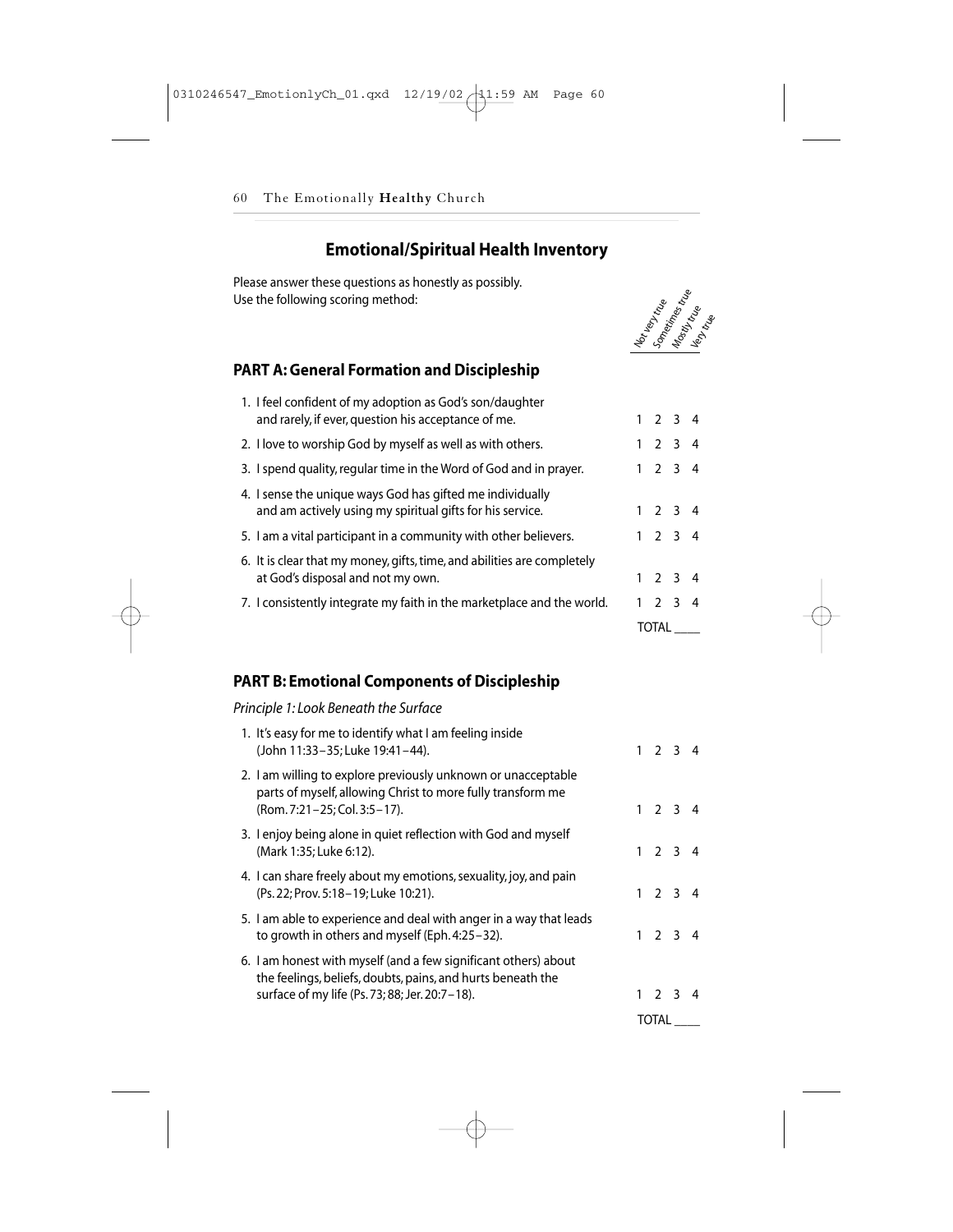

#### *Principle 2: Break the Power of the Past*

| 7. I resolve conflict in a clear, direct, and respectful way, not what<br>I might have learned growing up in my family, such as painful<br>putdowns, avoidance, escalating tensions, or going to a third party<br>rather than to the person directly (Matt. 18:15-18).                |              | $1 \t2 \t3 \t4$     |  |
|---------------------------------------------------------------------------------------------------------------------------------------------------------------------------------------------------------------------------------------------------------------------------------------|--------------|---------------------|--|
| 8. I am intentional at working through the impact of significant<br>"earthquake" events that shaped my present, such as the death<br>of a family member, an unexpected pregnancy, divorce, addiction,<br>or major financial disaster (Gen. 50:20; Ps. 51).                            |              | $1 \t2 \t3 \t4$     |  |
| 9. I am able to thank God for all my past life experiences,<br>seeing how he has used them to uniquely shape me into<br>who I am (Gen. 50:20; Rom. 8:28-30).                                                                                                                          | $\mathbf{1}$ | $2 \t3 \t4$         |  |
| 10. I can see how certain "generational sins" have been passed down<br>to me through my family history, including character flaws, lies,<br>secrets, ways of coping with pain, and unhealthy tendencies in<br>relating to others (Ex. 20:5; compare Gen. 20:2; 26:7; 27:19; 37:1-33). | 1            | $2 \quad 3 \quad 4$ |  |
| 11. I don't need approval from others to feel good about myself<br>(Prov. 29:25; Gal. 1:10).                                                                                                                                                                                          | 1            | $2 \quad 3 \quad 4$ |  |
| 12. I take responsibility and ownership for my past life rather than<br>to blame others (John 5:5-7).                                                                                                                                                                                 | 1            | $2 \t3 \t4$         |  |
|                                                                                                                                                                                                                                                                                       |              | <b>TOTAL</b>        |  |
| Principle 3: Live in Brokenness and Vulnerability                                                                                                                                                                                                                                     |              |                     |  |
| 13. I often admit when I'm wrong, readily asking forgiveness<br>from others (Matt. 5:23-24).                                                                                                                                                                                          | $\mathbf{1}$ | $2 \quad 3 \quad 4$ |  |
| 14. I am able to speak freely about my weaknesses, failures,<br>and mistakes (2 Cor. 12:7-12).                                                                                                                                                                                        | $\mathbf{1}$ | $2 \t3 \t4$         |  |
| 15. Others would easily describe me as approachable, gentle,<br>open, and transparent (Gal. 5:22-23; 1 Cor. 13:1-6).                                                                                                                                                                  | 1            | $2 \quad 3 \quad 4$ |  |
| 16. Those close to me would say that I am not easily offended<br>or hurt (Matt. 5:39-42, 1 Cor. 13:5).                                                                                                                                                                                | 1            | $2 \t3 \t4$         |  |
| 17. I am consistently open to hearing and applying constructive<br>criticism and feedback that others might have for me<br>(Prov. 10:17; 17:10; 25:12).                                                                                                                               | 1            | $2 \quad 3 \quad 4$ |  |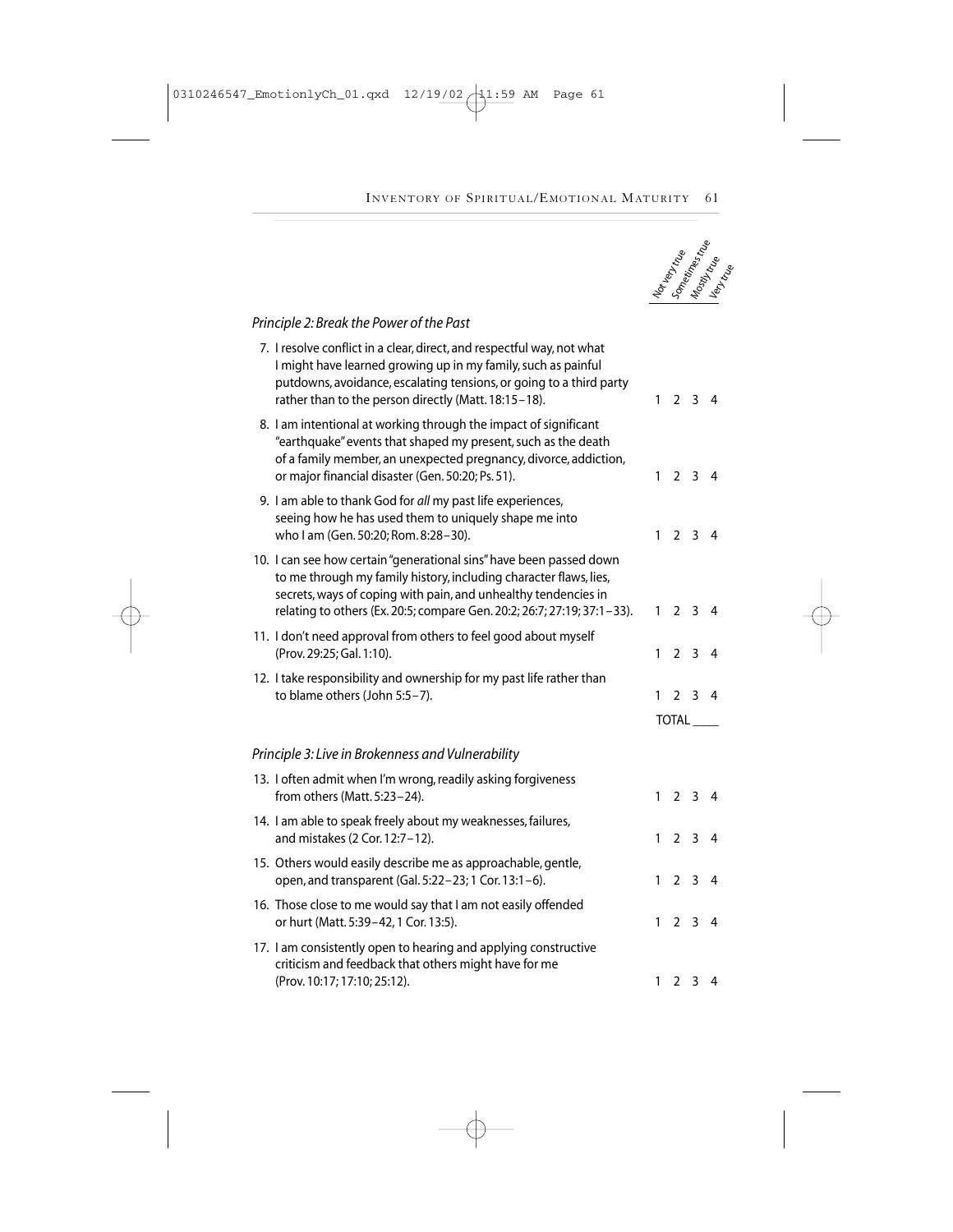|                                                                                                                                                                                          |              |                   |                         | Nor top triple |
|------------------------------------------------------------------------------------------------------------------------------------------------------------------------------------------|--------------|-------------------|-------------------------|----------------|
| 18. I am rarely judgmental or critical of others (Matt. 7:1-5).                                                                                                                          | 1            | $\overline{2}$    | $\overline{\mathbf{3}}$ | $\overline{4}$ |
| 19. Others would say that I am slow to speak, quick to listen, and<br>good at seeing things from their perspective (James 1:19-20).                                                      | 1            | $\overline{2}$    | $\overline{\mathbf{3}}$ | $\overline{4}$ |
|                                                                                                                                                                                          |              | TOTAL             |                         |                |
| Principle 4: Receive the Gift of Limits                                                                                                                                                  |              |                   |                         |                |
| 20. I've never been accused of "trying to do it all" or of biting off<br>more than I could chew (Matt. 4:1-11).                                                                          | $\mathbf{1}$ |                   | 2 <sub>3</sub>          | 4              |
| 21. I am regularly able to say "no" to requests and opportunities<br>than risk overextending myself (Mark 6:30-32).                                                                      | $\mathbf{1}$ |                   | 2 <sub>3</sub>          | 4              |
| 22. I recognize the different situations where my unique, God-given<br>personality can be either a help or hindrance in responding<br>appropriately (Ps. 139; Rom. 12:3; 1 Peter 4:10).  |              | $1\quad 2\quad 3$ |                         | 4              |
| 23. It's easy for me to distinguish the difference between when<br>to help carry someone else's burden (Gal 6:2) and when to let<br>it go so they can carry their own burden (Gal. 6:5). | $\mathbf{1}$ |                   | 2 <sub>3</sub>          | $\overline{4}$ |
| 24. I have a good sense of my emotional, relational, physical, and<br>spiritual capacities, intentionally pulling back to rest and fill<br>my "gas tank" again (Mark 1:21-39).           | $\mathbf{1}$ |                   | 2 <sub>3</sub>          | 4              |
| 25. Those close to me would say that I am good at balancing family,<br>rest, work, and play in a biblical way (Ex. 20:8).                                                                | 1            | $\mathcal{P}$     | 3                       | 4              |
|                                                                                                                                                                                          |              | TOTAL             |                         |                |
| Principle 5: Embrace Grieving and Loss                                                                                                                                                   |              |                   |                         |                |
| 26. I openly admit my losses and disappointments (Ps. 3:1–8; 5:1–12).                                                                                                                    | $\mathbf{1}$ |                   | 2 <sub>3</sub>          | 4              |
| 27. When I go through a disappointment or a loss, I reflect on<br>how I'm feeling rather than pretend that nothing is wrong<br>(2 Sam. 1:4, 17-27; Ps. 51:1-17).                         | 1            | $\overline{2}$    | $\overline{\mathbf{3}}$ | 4              |
| 28. I take time to grieve my losses as David (Ps. 69) and Jesus did<br>(Matt. 26:39; John 11:35; 12:27).                                                                                 | 1            | $\overline{2}$    | 3                       | 4              |
| 29. People who are in great pain and sorrow tend to seek me out<br>because it's clear to them that I am in touch with the losses<br>and sorrows in my own life (2 Cor 1:3-7).            | 1            | 2 <sub>3</sub>    |                         | $\overline{4}$ |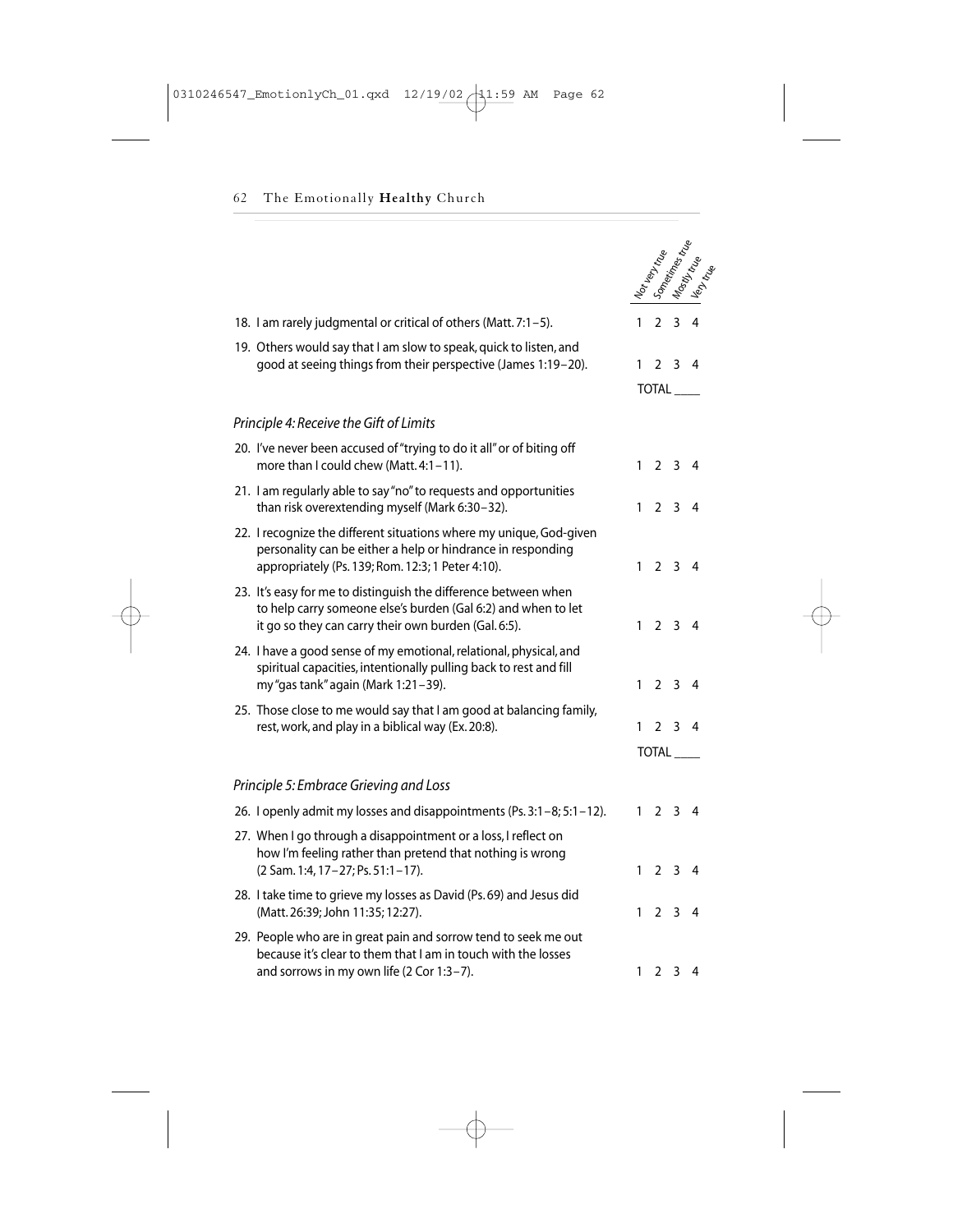**Notes**<br>Sometimes true<br>Mostly true<br>Very true

|  | 30. I am able to cry and experience depression or sadness, explore<br>the reasons behind it, and allow God to work in me through it<br>(Ps. 42; Matt. 26:36-46).                                                                              | $\mathbf{1}$ |                 | $2 \t3 \t4$         |                |  |  |
|--|-----------------------------------------------------------------------------------------------------------------------------------------------------------------------------------------------------------------------------------------------|--------------|-----------------|---------------------|----------------|--|--|
|  |                                                                                                                                                                                                                                               |              | TOTAL           |                     |                |  |  |
|  | Principle 6: Make Incarnation Your Model for Loving Well                                                                                                                                                                                      |              |                 |                     |                |  |  |
|  | 31. I am regularly able to enter into other people's world and<br>feelings, connecting deeply with them and taking time to<br>imagine what it feels like to live in their shoes<br>(John 1:1-14; 2 Cor. 8:9; Phil. 2:3-5).                    | 1            |                 | $2 \t3 \t4$         |                |  |  |
|  | 32. People close to me would describe me as a responsive listener<br>(Prov. 29:11; James 1:19).                                                                                                                                               | $\mathbf{1}$ | 2 <sub>3</sub>  |                     | $\overline{4}$ |  |  |
|  | 33. I have a healthy sense of who I am, where I've come from, and<br>what are my values, likes, passions, dislikes, and so on (John 13:3).                                                                                                    | $\mathbf{1}$ | 2 <sub>3</sub>  |                     | $\overline{4}$ |  |  |
|  | 34. I am able to accept myself just the way I am<br>(John 13:1-3; Rom. 12:3).                                                                                                                                                                 |              | $1 \t2 \t3 \t4$ |                     |                |  |  |
|  | 35. I am able to form deep relationships with people from<br>different backgrounds, cultures, races, educational, and<br>economic classes (John 4:1-26; Acts 10-11).                                                                          | 1            |                 | $2 \t3 \t4$         |                |  |  |
|  | 36. People close to me would say that I suffer with those who<br>suffer and rejoice with those who rejoice (Rom. 12:15).                                                                                                                      | $\mathbf{1}$ | 2 <sub>3</sub>  |                     | 4              |  |  |
|  | 37. I am good about inviting people to adjust and correct my<br>previous assumptions about them (Prov. 20:5; Col. 3:12-14).                                                                                                                   | $\mathbf{1}$ | 2 <sub>3</sub>  |                     | $\overline{4}$ |  |  |
|  | 38. When I confront someone who has hurt or wronged me,<br>I speak more in the first person ("I" and "me") about how<br>I am feeling rather than speak in blaming tones ("you" or "they")<br>about what was done (Prov. 25:11; Eph. 4:29-32). | $\mathbf{1}$ |                 | $2 \quad 3 \quad 4$ |                |  |  |
|  | 39. I rarely judge others quickly but instead am a peacemaker<br>and reconciler (Matt. 7:1-5).                                                                                                                                                | 1            | $\overline{2}$  | $3 \quad 4$         |                |  |  |
|  | 40. People would describe me as someone who makes "loving well"<br>my number-one aim (John 13:34-35; I Cor. 13).                                                                                                                              | 1            | 2 <sub>3</sub>  |                     | $\overline{4}$ |  |  |
|  |                                                                                                                                                                                                                                               |              | <b>TOTAL</b>    |                     |                |  |  |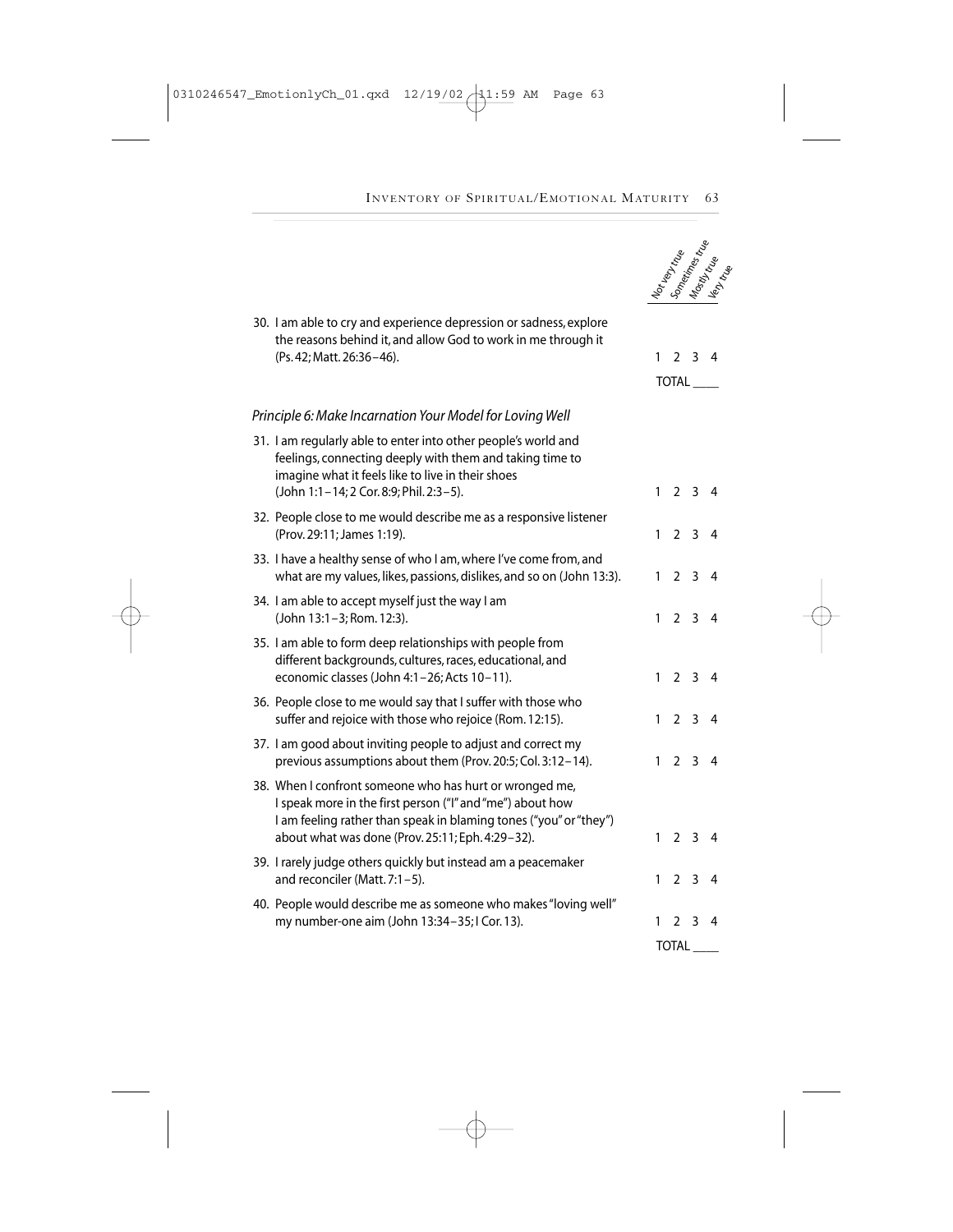# **Inventory Results**

- Add your answers to get the total for that group.Write your totals on the top portion of page 65, as the sample below illustrates.
- Next, plot your answers and connect the dots to create a graph on the bottom portion of page 65, again following the sample below.
- Finally, see page 66 for interpretations of your level of emotional health in each area. What patterns do you discern?

#### *SAMPLE*

| <b>Inventory Results</b>                                                                                                                                                             |                  |
|--------------------------------------------------------------------------------------------------------------------------------------------------------------------------------------|------------------|
| For each group of questions on pages 60-63:                                                                                                                                          |                  |
| • Add your answers to get the total for that group. Write your totals on the top portion<br>of page 65, as the sample below illustrates.                                             |                  |
| • Next, plot your answers and connect the dots to create a graph on the bottom                                                                                                       |                  |
| portion of page 65, again following the sample below.<br>• Finally, see page 66 for interpretations of your level of emotional health in each area.<br>What patterns do you discern? |                  |
|                                                                                                                                                                                      |                  |
| <b>SAMPLE</b>                                                                                                                                                                        |                  |
| Part A                                                                                                                                                                               | <b>Ouestions</b> |
| <b>General Formation and Discipleship</b>                                                                                                                                            | $1 - 7$          |
|                                                                                                                                                                                      |                  |
| Part B                                                                                                                                                                               |                  |
| Principle One-Look Beneath the Surface                                                                                                                                               | $1 - 6$          |
| Principle Two-Break the Power of the Past                                                                                                                                            | $7 - 12$         |
| Principle Three-Live in Brokenness and Vulnerability                                                                                                                                 | $13 - 19$        |
| Principle Four-Accept the Gift of Limits                                                                                                                                             | $20 - 25$        |
| Principle Five-Embrace Grieving and Loss                                                                                                                                             | $26 - 30$        |

| Principle Three-Live in Brokenness and Vulnerability      | $13 - 19$ | 12/28 |
|-----------------------------------------------------------|-----------|-------|
| Principle Four-Accept the Gift of Limits                  | $20 - 25$ | 14/24 |
| Principle Five-Embrace Grieving and Loss                  | $26 - 30$ | 16/20 |
| Principle Six-Make Incarnation Your Model for Loving Well | $31 - 40$ | 23/40 |

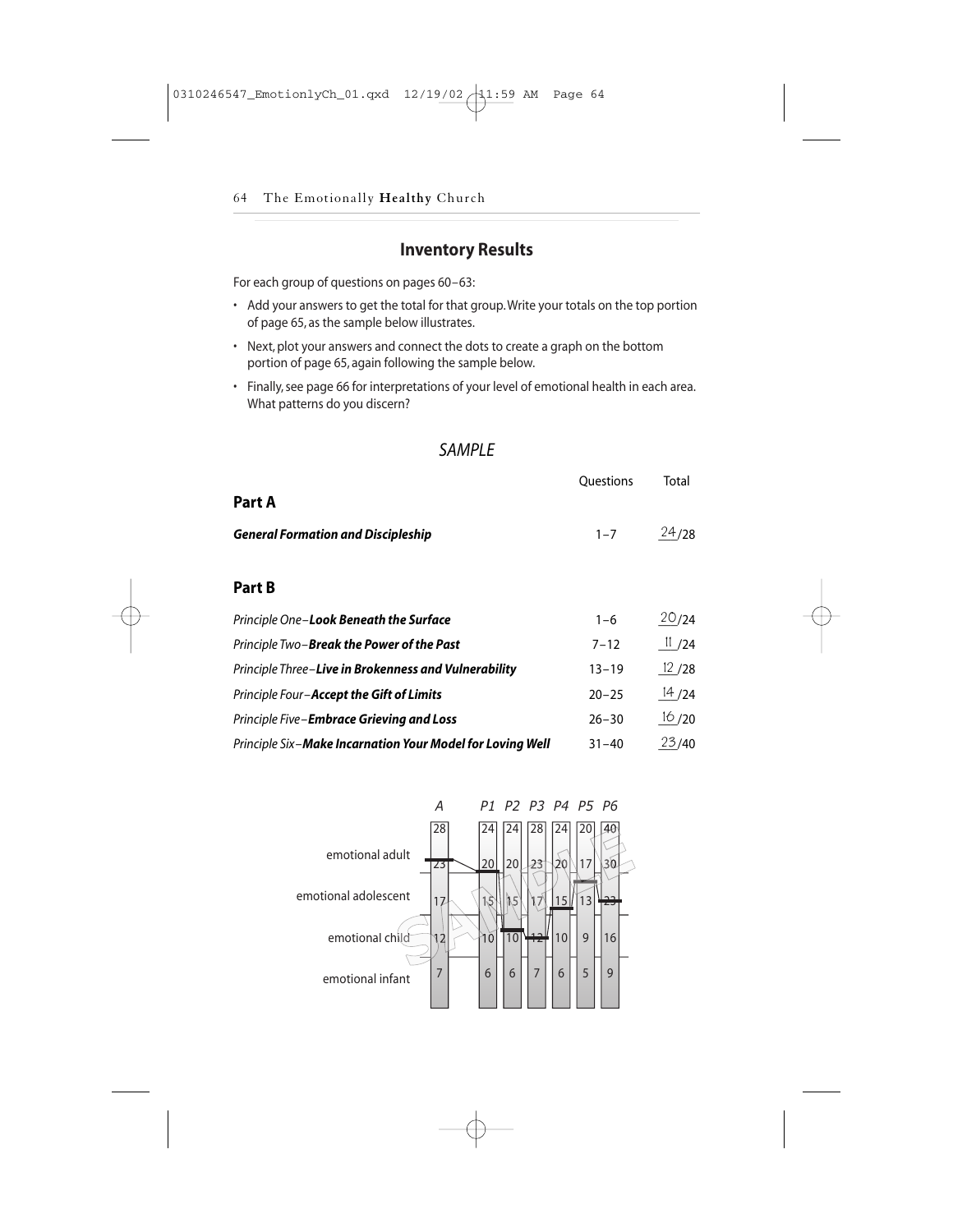|                                                           | <b>Ouestions</b> | Total |
|-----------------------------------------------------------|------------------|-------|
| Part A                                                    |                  |       |
| <b>General Formation and Discipleship</b>                 | $1 - 7$          | /28   |
|                                                           |                  |       |
| Part B                                                    |                  |       |
| Principle One- <b>Look Beneath the Surface</b>            | $1 - 6$          | /24   |
| Principle Two- <b>Break the Power of the Past</b>         | $7 - 12$         | /24   |
| Principle Three-Live in Brokenness and Vulnerability      | $13 - 19$        | /28   |
| Principle Four-Accept the Gift of Limits                  | $20 - 25$        | /24   |
| Principle Five- <b>Embrace Grieving and Loss</b>          | $26 - 30$        | /20   |
| Principle Six-Make Incarnation Your Model for Loving Well | $31 - 40$        | /40   |